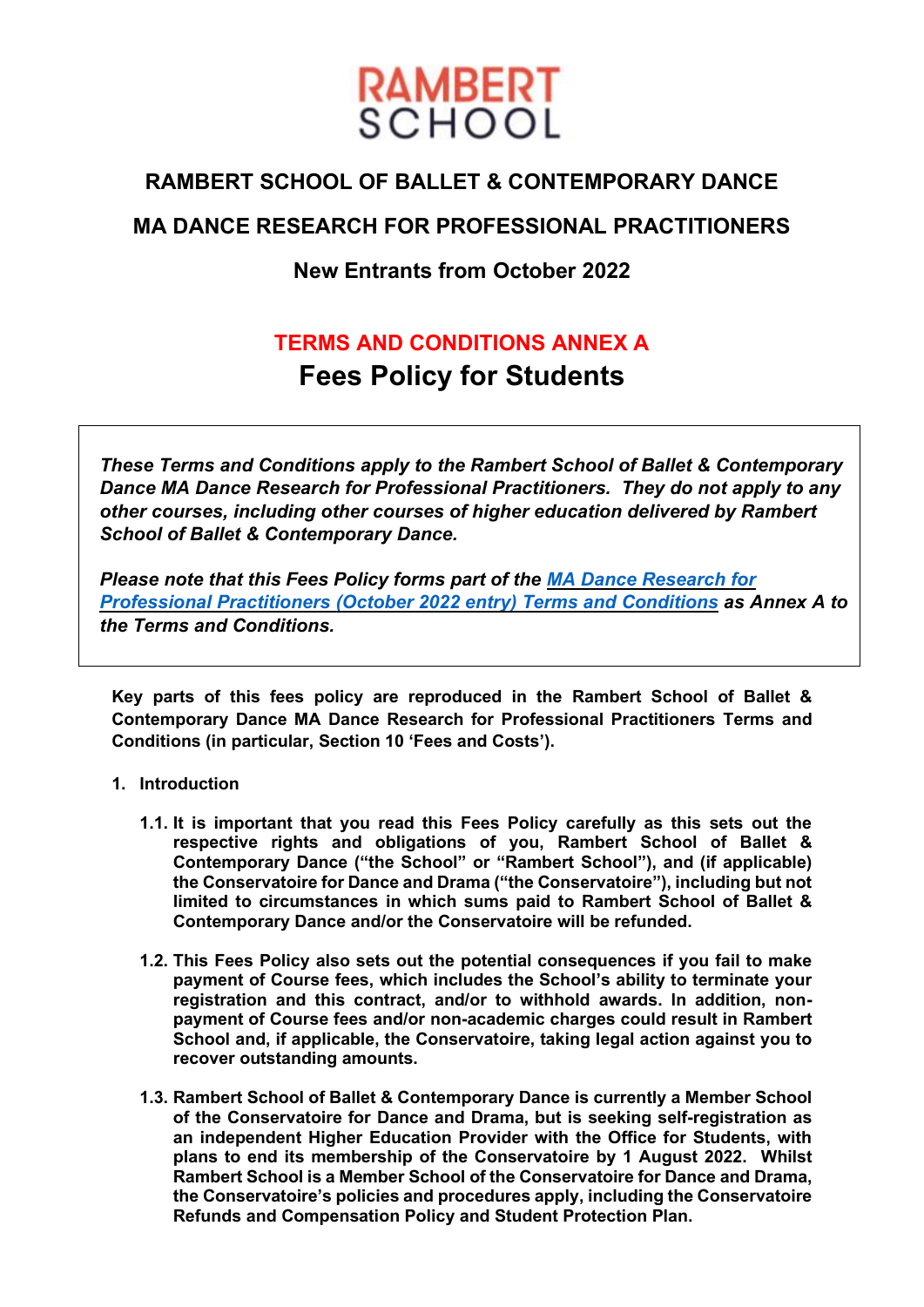- **1.4. In the event that Rambert School of Ballet & Contemporary Dance becomes independently registered with the Office for Students and ceases to be a Member School of the Conservatoire for Dance and Drama, the Student Protection Plan of the Conservatoire for Dance and Drama will cease to apply to students registered with Rambert School, and the School will have a Student Protection Plan that will apply.**
- 1.5. This Fees policy does not cover refunds and compensation under the Student Protection Plan<sup>1</sup>. Please see the [Conservatoire Refunds and Compensation Policy](http://www.cdd.ac.uk/policies/student-related-policies/) for further information, or in the event that Rambert School of Ballet & Contemporary Dance becomes independently registered with the Office for Students and ceases to be a Member School of the Conservatoire for Dance and Drama, please see the School's equivalent policy.

# **2. Course fees**

2.1. Applicants who are offered a place on the MA Dance Research for Professional Practitioners will be assessed by the School, in consultation as necessary and applicable with the Conservatoire, to determine their Course fee status, ahead of the offer being made. The fee status of the individual applicant will be confirmed at the point of offer, in the offer letter. Fee status will either be set as '**Home**' or '**Overseas**' in accordance with UK government criteria. **Note:** This course is delivered on a part time basis remotely and does not require UK residency. We do not currently sponsor applicants with a student visa for entry to this course.

#### 2.2. **Course fees include: tuition, course materials, learning resources and assessment costs, and are set out in the relevant Course Summary document for the MA Dance Research for Professional Practitioners.**

2.3. Course fees for the MA Dance Research for Professional Practitioners do not include some personal materials, such as costs relating to students' individual research project demands (eg equipment, travel if applicable, books). You should look on the relevant Course Summary Document for your course for more information on additional costs.

## **3. Fee levels and increases**

- 3.1. The annual levels of Course fees for students shall be set annually and published in the MA Dance Research for Professional Practitioners Course Summary document. Course summary documents can be accessed via [http://www.cdd.ac.uk/courses/.](http://www.cdd.ac.uk/courses/)
- **3.2. Students on the MA Dance Research for Professional Practitioners Course who intermit their studies and return in a new academic year that falls outside the normal two-year registration period with tuition for this Course, are charged at the same rate as new students in the year they return. This may lead to an increase in the amount you are required to pay overall for the Course fees. Where a student returns from intermitting their studies with no tuition outstanding, there will not be any increase in any outstanding Course fees.**

<sup>1</sup> You can find both the Student Protection Plan (SPP) and the Conservatoire Refunds and Compensation Policy a[t http://www.cdd.ac.uk/policies/student-related-policies/.](http://www.cdd.ac.uk/policies/student-related-policies/)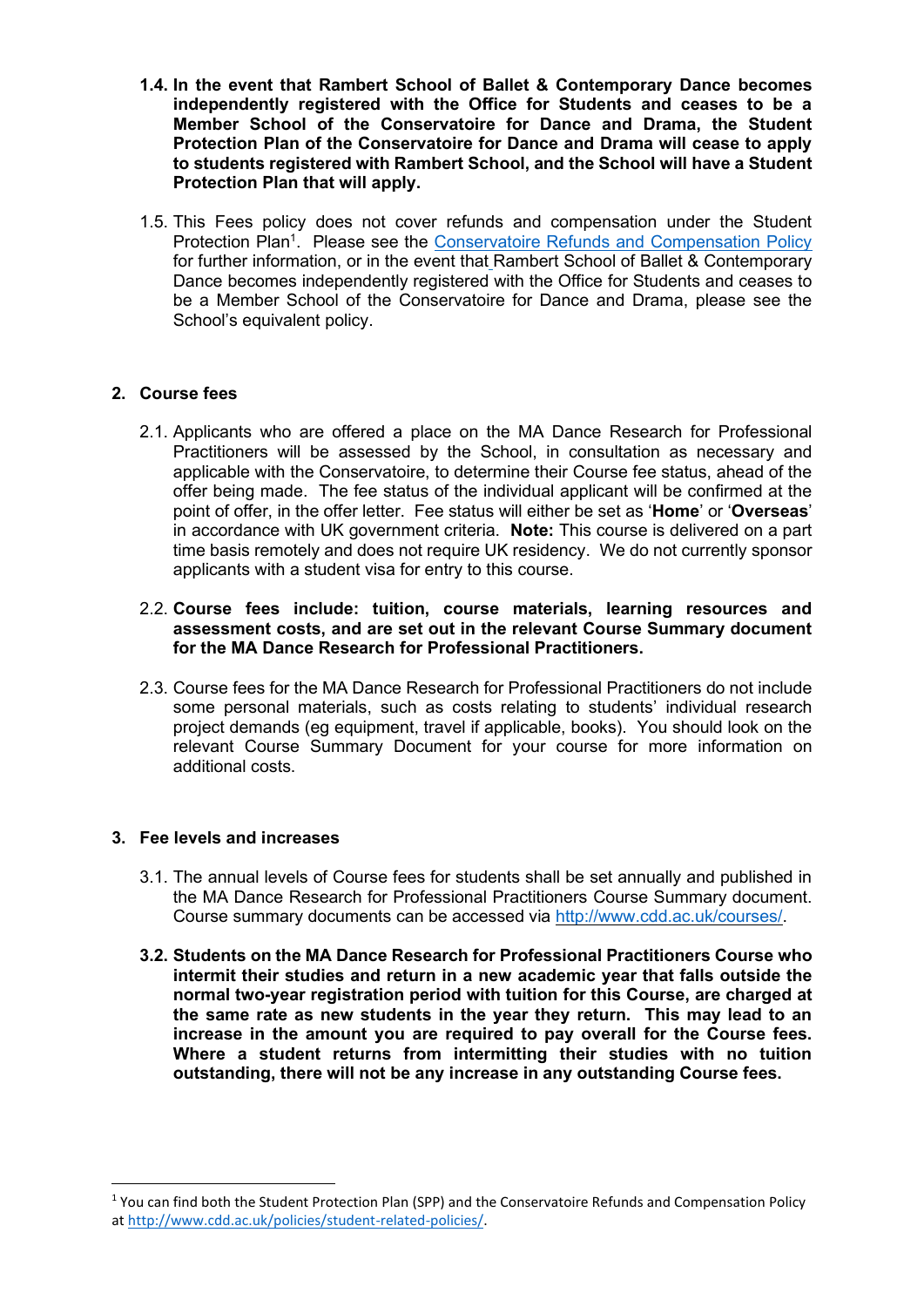- 3.3. In the event of failure by a student to pass a part of the Course that requires reassessment, there will be no fees for reassessment. However, where reassessment requires additional tuition beyond the normal two-year period of registration, additional Course fees will be charged (see clause 3.4 below).
- **3.4. In the event that reassessment leads a student to exceed the normal two-year period of registration, and where that reassessment necessitates further tuition for this Course, students will be charged at the same rate as new students in the year they return pro-rated on a termly or half termly basis, subject to the period during which tuition is required. Where reassessment does not necessitate any tuition, there will be no increase in any outstanding Course fees.**
- 3.5. In the event that reassessment leads a student to exceed the normal two-year period of registration, and where that reassessment necessitates further tuition for this Course, the School will issue a new fee payment schedule to the student for the additional period of registration.

#### *Associated additional Course costs*

3.6. Any associated additional course costs for the MA Dance Research for Professional Practitioners shall be set annually by Rambert School of Ballet & Contemporary Dance and published in the relevant course summary document. The MA Dance Research for Professional Practitioners course summary document for 2022 entry can be accessed at [https://www.rambertschool.org.uk/courses/policies-and-procedures/.](https://www.rambertschool.org.uk/courses/policies-and-procedures/)

#### *Students paying Home fees*

- 3.7. For students paying Home fees for the MA Dance Research for Professional Practitioners who are new entrants to the Course in 2022/23 or new entrants to the Course in subsequent years, the Course fees confirmed in your offer letter are fixed for the normal two-year duration of the course.
- 3.8. The above term applies to all students paying Home fees, whether you are funded via the Student Loans Company or an equivalent funding body, or you are self-funded.
- 3.9. Please see Conditions 3.1-3.4 for further information on fee increases.

#### *Students paying Overseas fees*

- 3.10. For students paying Overseas fees for the MA Dance Research for Professional Practitioners Course who are new entrants to the Course in 2022/23 or new entrants to the Course in subsequent years, the Course fees confirmed in your offer letter are fixed for the normal two-year duration of the course.
- 3.11. The above term applies to all students paying Overseas fees, whether you are in receipt of funding for this Course or whether you are self-funded.
- 3.12.Please see Conditions 3.1-3.4 for further information on fee increases.

## **4. Payment of Course Fees**

4.1. The full Course fee for each year is due on enrolment and at re-enrolment each year, unless an alternative instalment plan has been agreed with Rambert School of Ballet & Contemporary Dance.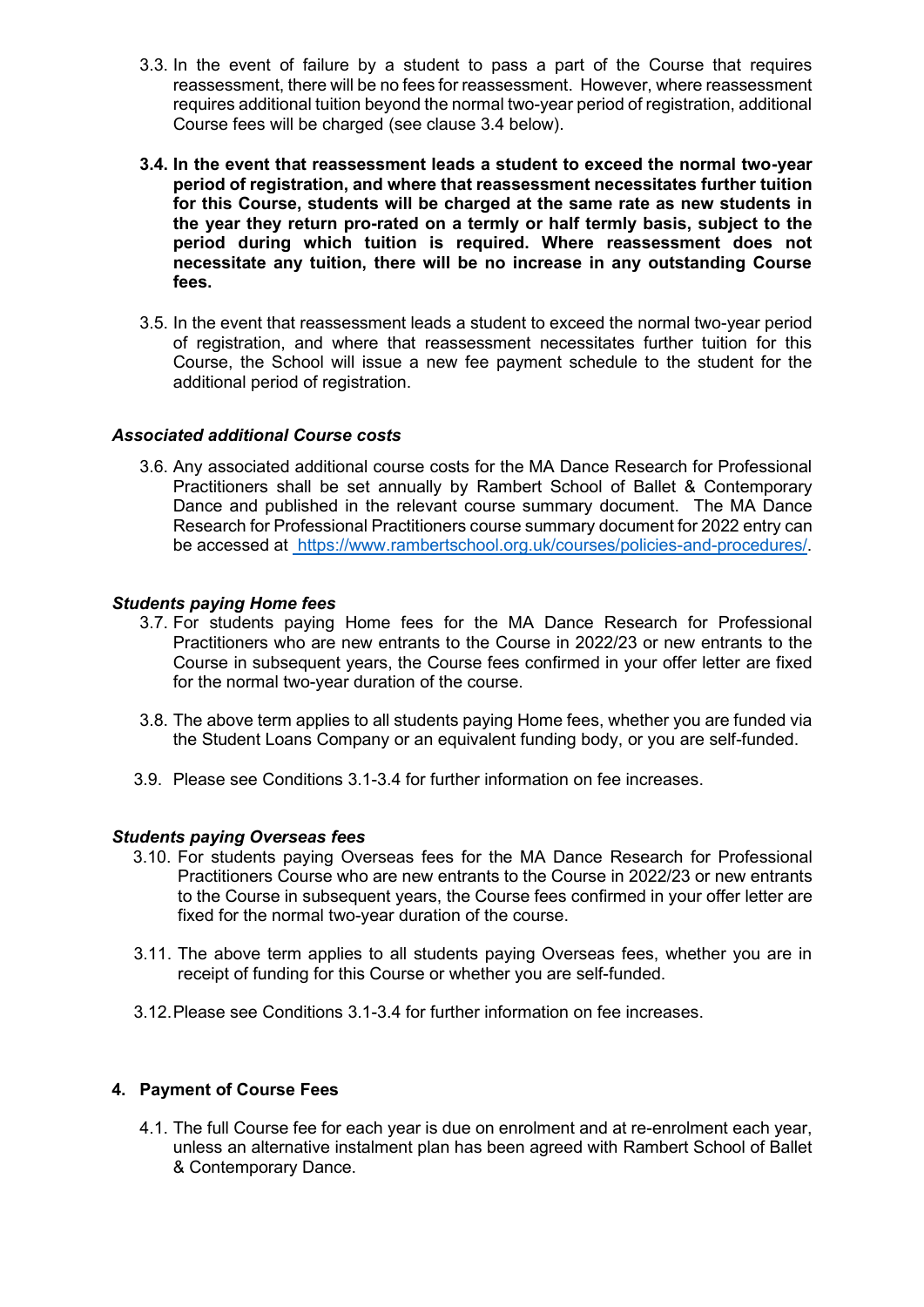- 4.2. **If you are intending to pay your course fee through a student loan, at or before enrolment (or re-enrolment for continuing students) you must provide written confirmation that you have been approved for a fee loan for the relevant year of study.** Failure to do this may mean that Rambert School of Ballet & Contemporary Dance may require that you pay the first instalment of your fees yourself. The School reserves the right to prevent students from enrolling on and attending courses until this first instalment is paid in full.
- 4.3. It is your responsibility to ensure that Course fees and other charges payable to Rambert School of Ballet & Contemporary Dance are paid in accordance with the agreed instalment plan. If someone other than you makes any payment, or agrees to make any payment, on your behalf, you remain liable for full payment of the sums due until the School (or, if applicable, the Conservatoire) has received the requisite funds.
- **4.4. Where the School exceptionally permits attendance whilst a Course fee instalment is outstanding, the period of attendance with outstanding fees will not normally exceed one month from the date that the instalment is due. Where an alternative instalment plan has not been agreed the School reserves the right to suspend or withdraw you in accordance with Section 8 of the MA Dance Research for Professional Practitioners Terms and Conditions for non-payment of fees.**

# *Schedule of payments for Course Fees*

Г

5.5 Fees for Courses, while falling due on the first day after enrolment, are normally payable on a cycle of instalments that is varied according to the fee status of students registered on the MA Dance Research for Professional Practitioners (e.g. whether they are assessed for 'Home fees' and in receipt of government funding, or otherwise). Please see the table below (Table 1) for the schedule when payment of fees is due.

| <b>Table 1: Fee Payment Schedule</b>            |     |                                                                                                                                                                                                       |                                                                                                                                    |  |
|-------------------------------------------------|-----|-------------------------------------------------------------------------------------------------------------------------------------------------------------------------------------------------------|------------------------------------------------------------------------------------------------------------------------------------|--|
| <b>Fee Status</b>                               |     | How much is due                                                                                                                                                                                       | When payments are due                                                                                                              |  |
| Home<br>status<br><b>FUNDED</b>                 | fee | Subject to the student meeting their obligations to the Student Loans Company<br>(SLC) or equivalent UK funding body (eg SAAS), payments will be accepted<br>according to the SLC's payment schedule. |                                                                                                                                    |  |
| Home<br>status<br><b>SELF-FUNDED</b><br>and     | fee | 33% of the full year's fee                                                                                                                                                                            | This instalment of course fees is <b>due in full</b> by<br>5pm no later than 14 calendar days after the date<br>of your enrolment. |  |
| <b>Overseas</b><br>status<br><b>SELF-FUNDED</b> | fee | 33% of the full year's fee                                                                                                                                                                            | This instalment of fees is due on or by the first<br>date of Term 2                                                                |  |
|                                                 |     | 34% of the full year's fee                                                                                                                                                                            | This instalment of fees is due on or by the first<br>date of Term 3                                                                |  |

## *Students who are self-funding*

5.6. For self-funded students, course fees can be paid, by agreement, in 3 instalments over the year as set out in table 1 above. Unless you have the prior written agreement of Rambert School of Ballet & Contemporary Dance to a different schedule of instalments, Course fees must be paid in accordance with this schedule of instalments.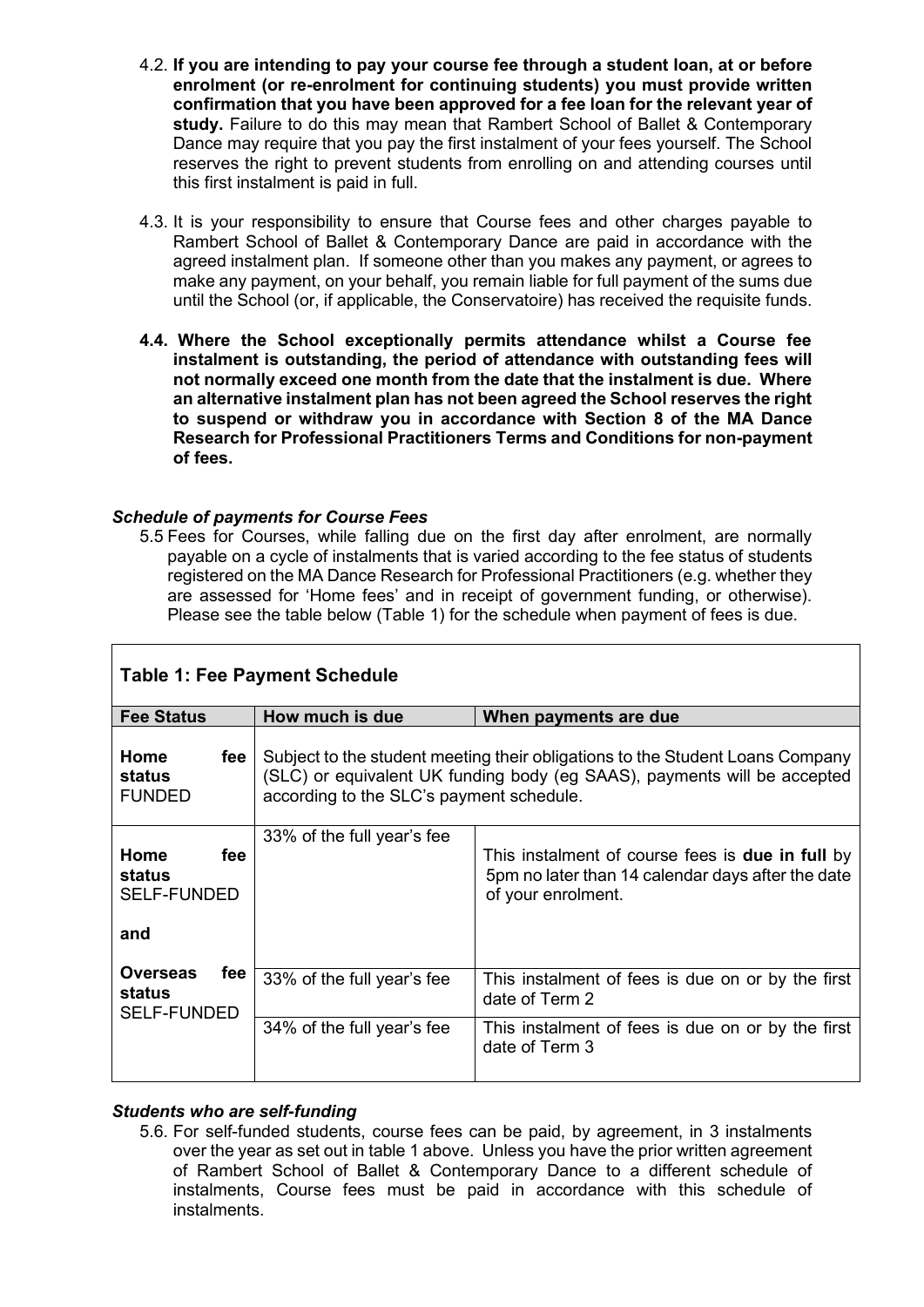- 5.7. Late or non-payment may result in your removal from any instalment plan for Course fees.
- 5.8. You must, at the earliest opportunity, inform the School of any variation to your situation which may affect the payment of Course fees.

#### **6. Course fees and withdrawal or intermission from the course**

- 6.1. If you cease to be a student of Rambert School of Ballet & Contemporary Dance, because for example you withdraw or the School terminates your registration, or if you intermit from your course, you will still be liable for any Course fees and/or other charges which are outstanding.
- 6.2. Fees charged will be calculated based upon the date Rambert School of Ballet & Contemporary Dance is formally informed of the change in registration. You should therefore follow the formal procedures for withdrawal or intermission. These will be governed by the academic regulations of the validating university.
- 6.3. For students who withdraw or intermit their studies, an adjustment to the annual Course fee will be calculated in accordance with Table 2 'Course Fee Liability if you withdraw or suspend studies':

| <b>Fee Status</b>                                                 | Withdrawal or suspension date                                                                                                                | <b>Course fee liability: what</b><br>you will owe |
|-------------------------------------------------------------------|----------------------------------------------------------------------------------------------------------------------------------------------|---------------------------------------------------|
| All students<br>covered by this<br>Fees Policy,<br>whether Home / | Withdrawal of new student within<br>induction week, prior to start of term's<br>teaching, up to and including the end of<br>week 2 of Term 1 | 0% of full year's fee                             |
| Overseas fee<br>status, and<br>whether funded                     | Withdrawal on or after the first day of<br>week 3, Term 1                                                                                    | 33% of full year's fee                            |
| or self-funded                                                    | Withdrawal on or after the first day of<br>Term <sub>2</sub>                                                                                 | 66% of full year's fee                            |
|                                                                   | Withdrawal on or after the first day of<br>Term 3                                                                                            | 100% of full year's fee                           |

**Table 2 Course Fee Liability if you withdraw or suspend studies:**

- 6.4. Students who are in receipt of course fee loan funding from a UK funding body (Student Finance England, Student Finance Wales, Student Finance Northern Ireland or the Student Awards Agency for Scotland) should be aware that any reduction in tuition fees charged is notified directly to the relevant funding body.
- 6.5. Where you choose to leave or intermit on your course during the academic session, your account with Rambert School of Ballet & Contemporary Dance and, if applicable, the Conservatoire will be re-calculated accordingly and you will be refunded any sums due to you. You will have no claim to a refund for fees charged for any period for which you are registered during that session.